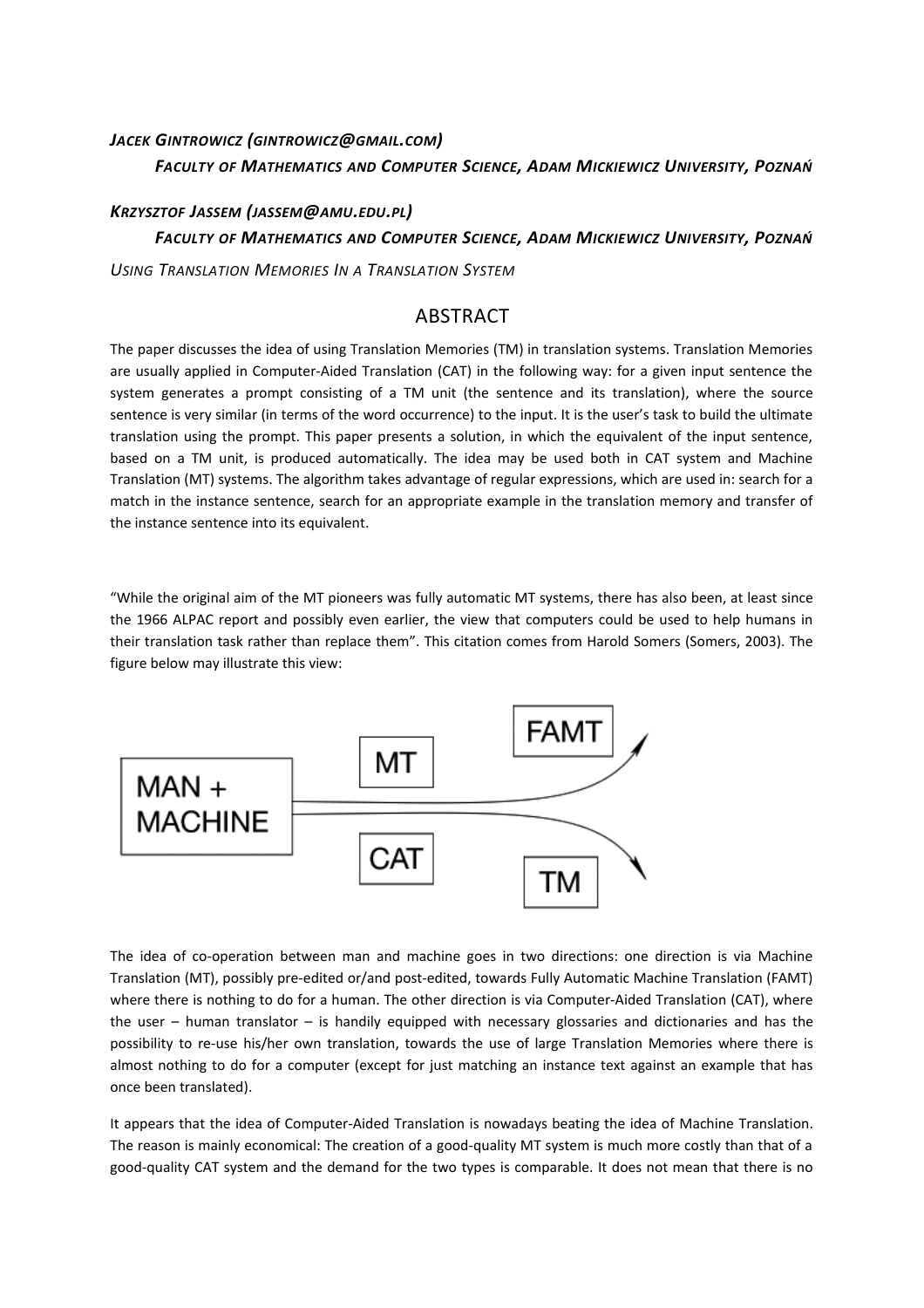future for MT. Firstly, modern approaches, based on large corpora, such as: Statistical Machine Translation (SMT) [Brown, 1990, Ney, 2005] and Example-Based Machine Translation (EBMT) [Nagao, 1984, Hutchins, 2005] aim at building MT systems at minimum cost. Secondly, once the quality of MT becomes reliable, the demand for it will rapidly grow.

Still, the near future belongs to CAT. But we believe in the following scenario:



The producers of MT systems will incorporate more and more ideas and tools from CAT systems. On the other hand, CAT systems will include more and more machine work (some CAT systems can already be linked to MT procedures) .Eventually, there will be no distinction between CAT and MT systems. There will be no translator's workbench or machine translation system – just one translation tool.

This paper shows a step in this direction. Given a translation memory and a CAT system that uses the memory, can we enhance the process of matching a sentence under translation against a memory unit? The enhancement should be executed fully automatically.

The idea presented in the paper is to enhance the procedure of matching by means of regular expressions.

The idea of using regular expressions for natural language processing is widely known. Regular expressions (regexps) are most frequently applied to searching for regularly structured fragments, like numbers or dates. Kartunnen (1996) suggests applying finite automata and transducers that represent regular expressions, for natural language texts. Oflazer (2004) shows the use of regexps for tokenization, shallow parsing or morphology analysis. Hasan (2005) describes how regexps may be applied in SMT for sentence clustering.

Here, we present the use of regular expressions in a translation system based on the translation memory. Regular expressions are used in: search for a match in the instance sentence, search for an appropriate example in the translation memory and finally in the transfer of the instance sentence into its equivalent.

Below we present the formalism that describes search-and-transfer rules developed for a translation system, TranslaticaServer<sup>1</sup>, which applies Translation Memories to enhance the output of an MT system, Translatica.

Each rule consists of:

A) Regular expressions defining search patterns in: Instance, Source TM and Target TM

B) Transfer of the instance expression into an output expression.

Below, we show an example of a rule for translation from Polish into English. The rule converts one of the Polish date formats into its English equivalent.

Suppose the instance sentence is:

<span id="page-1-0"></span><sup>&</sup>lt;sup>1</sup>\_See details at: [www.translatica.pl,](http://www.translatica.pl/) www.poleng.pl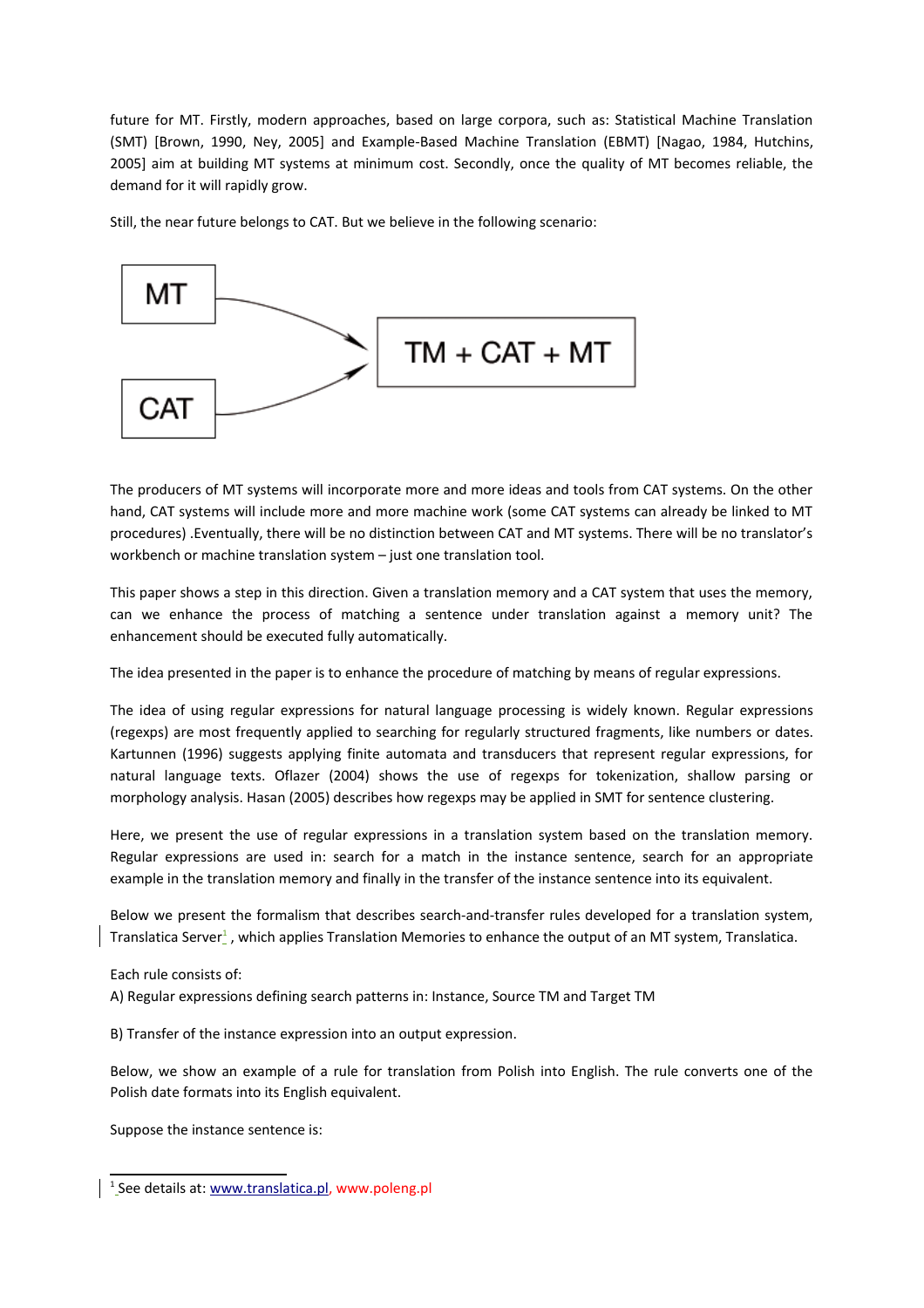*Instance: Egzamin jest zaplanowany na 18.02.2008.*

Suppose the translation memory contains the following example and its translation:

*TM Source: Egzamin jest zaplanowany na 15.01.2007.*

*TM Target: The exam is planned for 15/01/2007.*

We expect the algorithm to generate the following output sentence based on TM Target:

*Output: The exam is planned for 18/02/2008.*

The appropriate rule looks like this (for clarity, only selected tags are listed):

| Rule 1: |                                                                   |
|---------|-------------------------------------------------------------------|
| 1.      | <instance>([0-9]{1,2})[\.]([0-9]{1,2})[\.]([0-9]{2,4})</instance> |
| 2.      | <source/> ([0-9]{1,2})[\.]([0-9]{1,2})[\.]([0-9]{2,4})            |
| 3.      | <target>([0-9]{1,2})[\/]([0-9]{1,2})[\/]([0-9]{2,4})</target>     |
| 4.      | <orders></orders>                                                 |
| .5      | <order sourcegroup="1" suffix="/"></order>                        |
| 6.      | <order sourcegroup="2" suffix="/"></order>                        |
| 7.      | <order sourcegroup="3" suffix=""></order>                         |
| 8.      |                                                                   |

Line 1 defines the search pattern for an input sentence (here, the pattern matches one of Polish date notations). The Instance must contain a matching string to become applicable to the rule.

Line 2 defines the search pattern for the source part of an example. (Here, the pattern is identical to that for the Instance). The source part of an example must contain a matching string to be considered as the source for translation.

Line 3 defines the search pattern for the target part of an example. The target part of an example must contain a matching string to be considered as the target for translation

Lines 4. to 8. define the transfer of the regular expression:

Line 5 refers to the first group of the instance surrounded by braces, i.e. *[0-9]{1,2}*. It says that in the output sentence the matching string should be added a suffix "/".

Lines 6 and 7 refer to the second and third group of the instance respectively.

The <orders> tag makes it possible to permute the order of the groups. The groups are listed inside the tag in the order expected in the target sentence (here, the order of the target is identical to that of the source).

The below rules are listed in order to clarify the translation algorithm. Rule 2 converts another date format. Rule 3 is used for the time format conversion.

| Rule $2$ :                                                                                                  |  |
|-------------------------------------------------------------------------------------------------------------|--|
| <instance>([0-9]{1,2})[\.]([0-9]{1,2})[\.]([0-9]{2,4})</instance>                                           |  |
| <source/> ([0-9]{1,2})[\.]([0-9]{1,2})[\.]([0-9]{2,4})                                                      |  |
| (1,0) (darget>[0-9{1,2})(st nd rd th)?\s ((January) (February) (March) (April) (May) (June) (July) (August) |  |
| (September) (October) (November) (December))\s([0-9]{2,4})                                                  |  |
| <orders></orders>                                                                                           |  |
| <order sourcegroup="1" sufix=" "></order>                                                                   |  |
| <order sourcegroup="2" sufix=" "></order>                                                                   |  |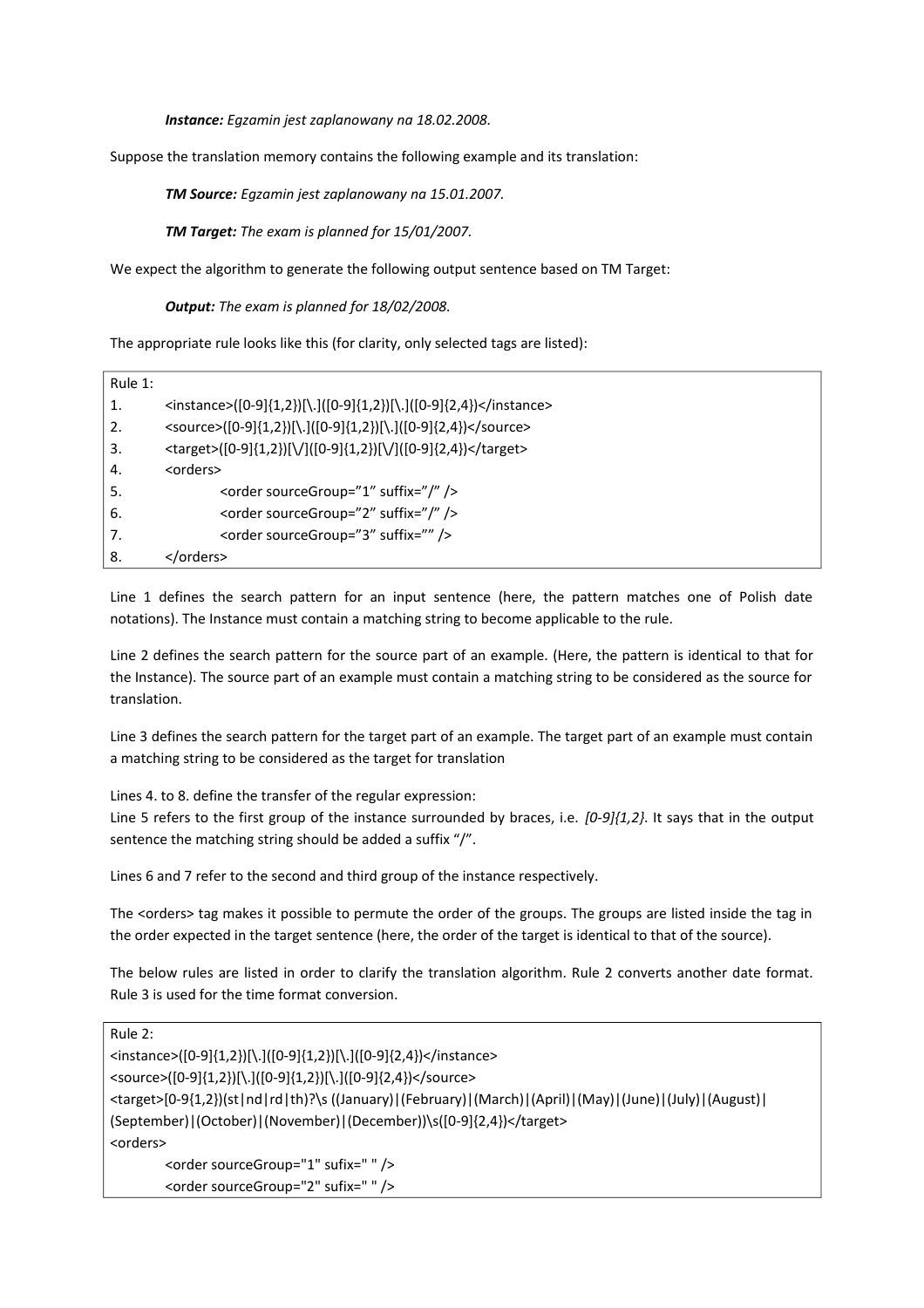<rules className="ToEnglishDateRules" />

Rule 3:

<instance>([0-2]?[0-9])(?:\:([0-5]?[0-9])(?:[\:\.]([0-5]?[0-9]))?)?</instance> <source>([0-2]?[0-9])(\:([0-5]?[0-9])([\:\.]([0-5]?[0-9]))?)?</source> <target>((([0-1]?[0-9])([\:\.]([0-5]?[0-9])([\:\.]([0-5]?[0-9]))?)?\s?[AaPp]\.?[Mm]\.?)|(([0-2]?[0-9])(\:([0-5]?[0-9]) ([\:\.]([0-5]?[0-9]))?)))</target> <orders> <order sourceGroup="1" sufix=":" /> <order sourceGroup="2" sufix=":" /> <order sourceGroup="3" sufix="" />

</orders>

<rules className="ToEnglishTimeRules" />

#### *ALGORITHM*

**Instance:** Egzamin jest zaplanowany na 12.05.2008, na godzinę 15:15.

**TM Source:** Egzamin jest zaplanowany na 02.03.2007, na godzinę 13:00.

**TM Target:** The exam is planned for 2 March 2007, at 1 PM.

**Expected Output:** The exam is planned for 12 May 2008, at 3:15 p.m.

**For each rule** in turn

**if** regexp described in <instance> tag matches a fragment of Instance extract the fragment, and name it **RegExpInstance**  *//Here, Rule 2 extracts the RegExpInstance: 12.05.2008*

**For each TM Unit** in turn //TM Unit is a pair <TMSource; TM Target> **If** regexp described in <target> matches a fragment of TM Target extract the fragment, and name it **RegExpTarget** *//Here, the above TM Target is found and 2 March 2007 is extracted*

Separate RegExpInstance into groups according to positions of braces in the <instance> pattern *//Here the 12.05.2008 is divided into 3 groups: 12, 05, 2008.*

For each group use the conversion declared in <rules className>

*//Here, the rule named ToEnglishDateRules is invoked. The rule converts the 3 groups into 12, May, 2008 respectively*

Merge the converted groups according to the <orders> element. *//Here, the merged expression is: 12 May 2008, as the order of the groups is preserved.*

Place the merged expression into the TM Target surrounded by the tag **antra-changed** *//The following is obtained:*

The exam is planned on <antra-changed> $12$  May  $2008$ </antra-changed>, at 1 PM.

*Still, the hour needs adjustment*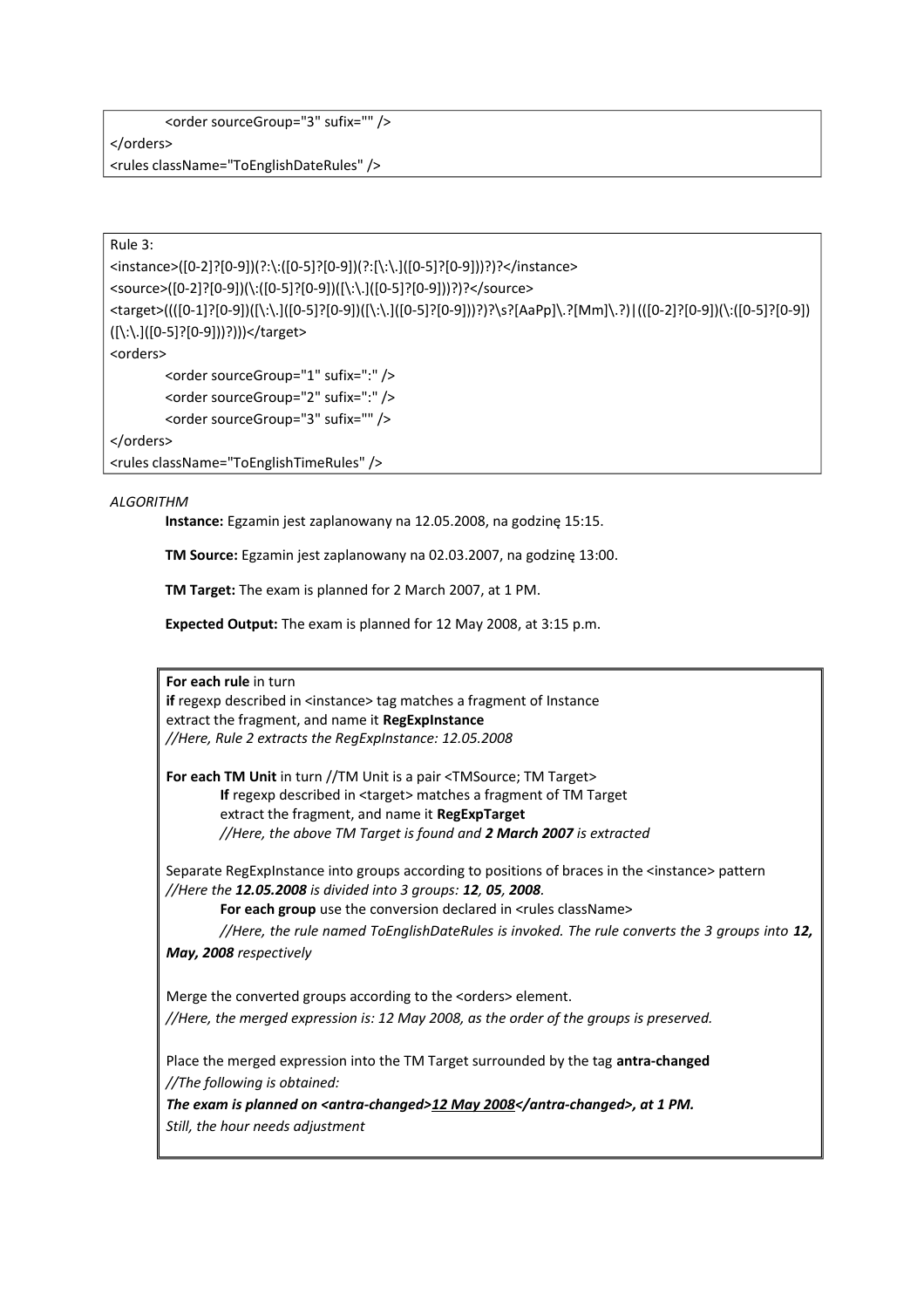Go back to the beginning. In the next loop do not touch texts surrounded by the **antra-changed** tag. *//Another loop yields:*

*The exam is planned on <antra-changed>12 May 2008</antra-changed>, at <antra-changed>3:15 p.m</antra-changed>.*

Clear up all <antra-changed> tags

So far, transfer rules have been developed for:

- various formats of date
- various formats of time
- currency expressions
- metric expressions
- numbers
- e-mail addresses.

### FUTURE WORK

One direction of the development is to expand the set of rules. The sample ideas for the Polish language are: zip-codes, telephone numbers and URL addresses.

Another aspect is the transfer of formatting tags. The most obvious fields of interest seem to be XML and HTML formatting languages. The structure of tags is strictly defined, which allows for using the mechanism of regular expressions to recognize and transfer tags between texts in different languages.

Another possible direction is to expand the formalism beyond regular expressions. The idea is to replace regular expressions in the rules by lexical expressions based on bilingual dictionaries prepared beforehand.

#### SUMMARY

The transfer approach in Machine Translation has been widely criticized for high cost of rule preparation. The idea of using Translation Memories in a MT system, presented here, overcomes this problem: On the one hand a rule is not required to cover the whole sentence – only a part of it must match the pattern – which expands the application of a rule. On the other, thanks to using a general formalism of regular expressions, one rule may be matched to many text fragments.

#### **BIBLIOGRAPHY**

Brown P. F., Cocke J., Della Pietra S. A., Della Pietra V. J., Jelinek F., Lafferty J. D., Mercer R. L., Roossin P. S. (1990), *A statistical approach to machine translation*. Computational Linguistics 16 (2), pp. 79-85.

Hasan S., Ney H.(2005), *Clustered language models based on regular expressions for SMT*, 10th EAMT conference *Practical applications of machine translation*, 30-31 May 2005, Budapest; pp. 119-125.

Hodász G., Gröbler T., Kis B. (2004), *Translation memory as a robust example-based translation system*, 9th EAMT Workshop, Broadening horizons of machine translation and its applications, 26-27 April 2004, Malta; pp.82-89.

Hutchins J. (2005), *Towards a definition of example-based machine translation*, MT Summit X, Phuket, Thailand, September 16, 2005, Proceedings of Second Workshop on Example-Based Machine Translation; pp.63-70.